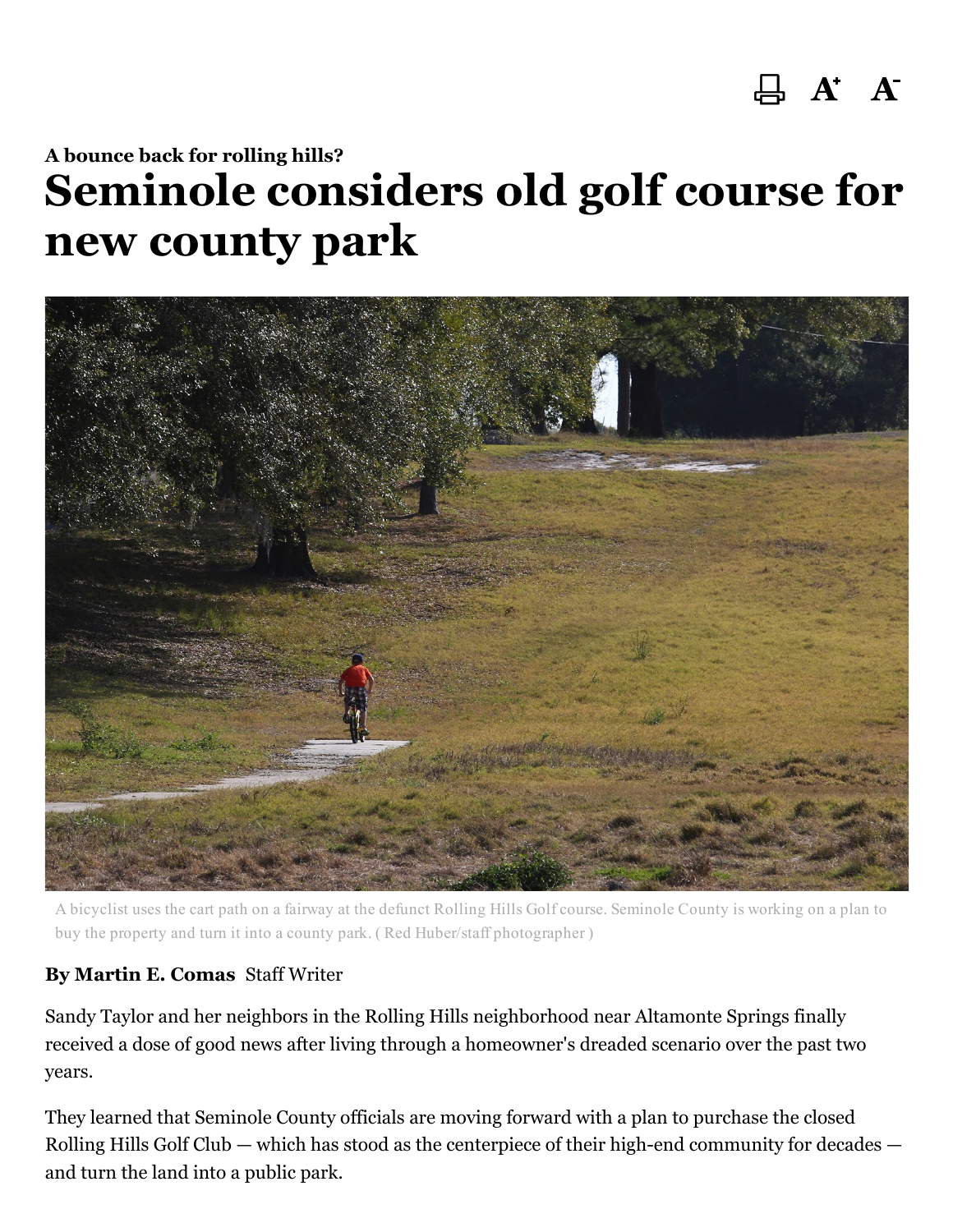"Of course, we would love to have the golf course back or at least nine holes of it," said Taylor, who played nearly every morning on the course until it closed and was sold in July 2014. "But I think most people are happy that it will be something other than construction of homes. We would be very happy with a park. That's the next best thing."

Hundreds of Rolling Hills residents packed the auditorium of Altamonte Springs Elementary School last week to hear details of the county's plan to acquire the nearly 100 weed-filled acres of the course's old fairways and putting greens that sit just north of the Altamonte Mall. The county also would purchase the club's old clubhouse and swimming pool.

Seminole officials are negotiating with the property owners to purchase the land, county staffers told residents.

"I don't want to create unrealistic expectations," Joe Abel, Seminole's director of leisure services department, told the crowd. "But we know that this is a perfect spot for a linear park within a neighborhood. … And this can be a great asset for Seminole County at the end of the day."

The property has a market value of \$6 million, according to a September appraisal report commissioned by the county.

Daryl M. Carter, one of the property owners, said his group is talking with county officials about a possible sale but could not provide additional details. The group purchased the old Rolling Hills Golf Club with the intent of building houses compatible with the existing homes. But the plan was met with opposition from residents angered at the prospect of losing the green space.

Carter said last week the development plans have been halted.

"We viewed it [new homes] as something that would be positive for the neighborhood," he said. "But the neighbors have their opinions and would rather see it as open space or a county park. So we're not going to jam it to somebody. I'm not going to try to push a 2,000-pound boulder up a hill. But I think either outcome would be favorable for the community and the county."

To help fund the Rolling Hills purchase, Seminole is looking to sell 46 vacant acres called Jetta Point Park, bordered by State Road 434 and State Road 417 in Winter Springs, that the county purchased about 10 years ago to build a sports complex.

But the county dropped the idea in 2010 after nearby residents said a sports complex would bring noise, traffic and bright lights.

However, before selling the Jetta Point land to a developer, Seminole would have to receive approval from the state — including Gov. Rick Scott's office — to lift development restrictions because the land was purchased with a \$1.7 million state grant.

Built in 1926, Rolling Hills Golf Club was one of Central Florida's oldest golf courses and a premier course in its heyday. But in recent years, golf courses throughout the country — including many in